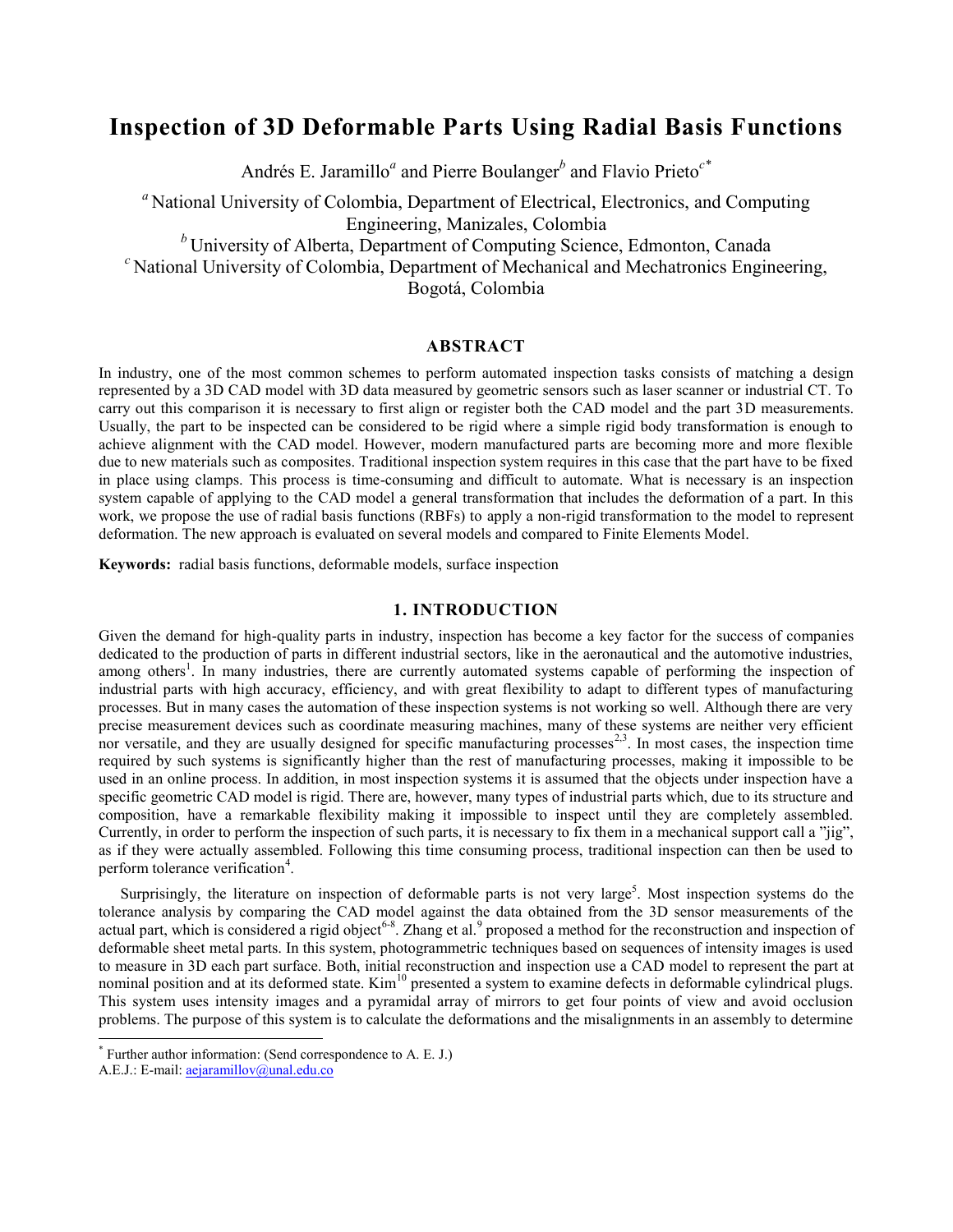the appropriate compensation for parts coupling. Weckenmann et al.<sup>4</sup> proposed a 3D visual inspection for non-rigid laminated parts. This system uses laser triangulation for the acquisition of surface data. The system then generates a triangulated, smoothed, and optimized model of the part surface, and then makes virtual compensation of deformation using a finite element method. From this virtual deformation the part is then inspected for tolerance evaluation. That paper is the closest work to the one presented here.

Although the finite element method (FEM) gives us an accurate approach to real deformation provided the material properties and a detailed geometrical model of the piece, it is computationally expensive $1^1$ . On the other hand RBFs are well known as interpolation functions used to approach surface deformation starting from a reduced set of points whose displacements are known beforehand<sup>12</sup>. For inspection purposes, the set of assembly constraints of the part constitutes the control points of the RBF system. Motivated by the advantages of the RBF interpolation, like smoothness and meshless, we propose a novel approach to the problem of inspection of deformable parts that regards the use of a RBF system to get a better alignment between the data and the CAD models. We evaluate this approach on deformed pieces and compare the results to FEM .

This paper is organized as follows. The next section presents the mathematical formulation. Section 3 describes the proposed approach. Section 4 shows and discusses the results of the experiments, and the last section presents our conclusions and future work.

#### **2. BACKGROUND**

The RBFs are functions of the form

$$
F(p) = \sum_{i} C_i R(|p-p_i|) \tag{1}
$$

where the base functions  $R(|\bullet|)$  are functions whose values depend only on the distance to reference points  $p_i$ , called centers or control points, and  $C_i$  are constants weights of a basis functions<sup>13</sup>. Usually, the norm  $|\bullet|$  is taken as the Euclidean distance.

The transformation given by Equation 1 is not practical for our case because it produces a distortion of the models, even in the event that the control points do not change their position. Figure 1 shows this effect on a two-dimensional grid.



(a) Square grid with fixed corners (b) Deformed grid

Figure 1. 2D grid deformation by using Equation 1.

A more general expression that reduces this effect is the one which considers an additional term, which corresponds to a rigid transformation $14$ , namely

$$
F(p) = \sum_{i} C_i R(|p-p_i|) + Mp + t,
$$
\n(2)

where *M* is the rotation matrix and *t* is the translation vector. However, since this work only considers the deformation of the model, the previous expression is reduced to

$$
F(p) = \sum_{i} C_i R(|p-p_i|) + p \tag{3}
$$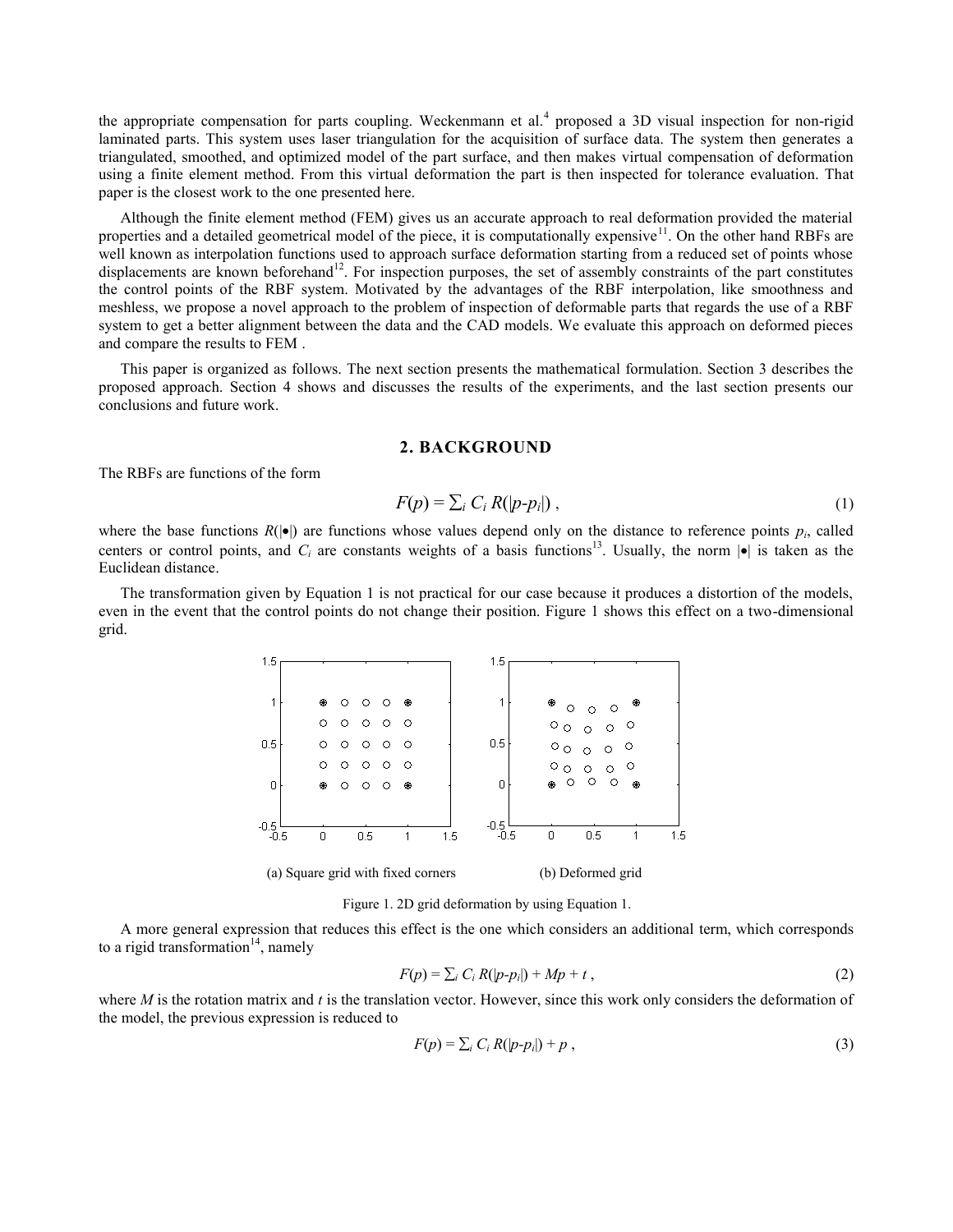In this paper, we use the multi-quadrics basis functions  $R(x) = (x^2 + \beta)^{1/2}$  to represent deformation. The parameter  $\beta$ controls the smoothness of the interpolation<sup>15</sup>, which is calculated for each point from the distance to the nearest neighbor, as suggested by Eck<sup>16</sup>. Other RBFs were tested in a previous paper<sup>17</sup>. Specifically, inverse multi-quadrics, Gaussian and also multi-quadrics were used, and the deformation obtained with the RBF system was compared to that one obtained by FEM. As a result, it was found that none of them is better than the others for all the tested models.

## **3. DEFORMED SURFACE MATCHING**

In order to compare the alignment of the models with and without the RBF transformation, we do the following:

First, the CAD model is created and tessellated. Then, the constraints are applied and the displacements of the mesh nodes are calculated by FEM. This result is taken as the deformed data model. Figure 2 shows an example of a CAD, the mesh with the constraints applied and the resulting deformation.



Figure 2. A CAD model and a FEM deformation.

Second, constraint nodes are used as the set of input control points for the RBF system. Since the positions of the constraint nodes are known, as much for the CAD as for the deformed model, these points are used to compute the RBF coefficients,  $C_i$  in the Equation 3.

Third, once the RBF coefficients are obtained, Equation 3 is applied on all the points of the un-deformed mesh. This last step constitutes the non-rigid transformation used to improve the alignment of the CAD model with the deformed data.

Finally, the deviations are calculated for the rigid transformation approach and for the compensation using RBF transformation.

### **4. RESULTS**

Four models were considered: a simply supported beam, an angled beam, a circular section, and a square section. In all cases, bending forces were applied to the surface at the hanker points. The CAD models, the meshes, the constraint points, and the deformations are illustrated at Figure 3.

The characteristics of the models for FEM calculations were the following: Young modulus of elasticity = 25000 Kgf/cm<sup>2</sup>; Poisson ratio = 0.35; beam section = 0.1cm × 0.1cm; thickness of the shell elements = 0.1cm.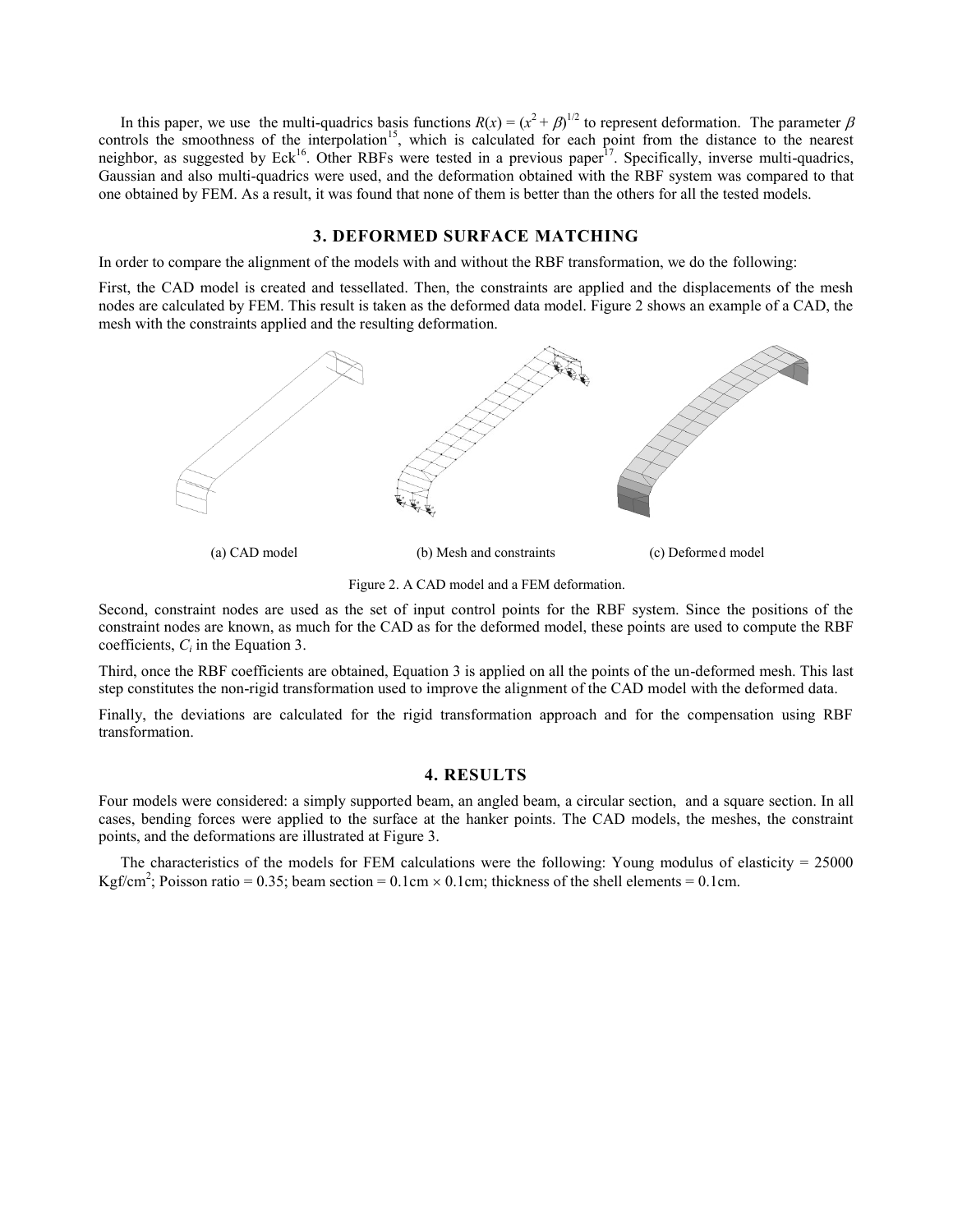

Figure 3. Testing Models

## **4.1 Discussion**

Figures 2(a) and 2(b) show curves representing: the rigid CAD, the deformed model (DM), and the deformation obtained by using the RBF transformation. Figure 2(c) and 2(d) show similar curves for sections of the cover and the lid models, respectively.

Tables 1 to 4 summarize the results of the maximum and the average deviations in both cases: rigid alignment and RBF transformation for each model. Also, it is indicated the number of nodes of the CAD mesh and the number of control points (CP) for RBF calculations. From these results it is possible to observe that in the four cases the RBF transformation improves the alignment between the CAD model and the deformed model, especially for the simply supported beam, if the average and maximum deviations are the most important values for the inspection task. However, the deviations of the alignment are increased for some points of the models.

In these experiments, the meshes used were coarse, but the same deformations can be obtained for more refined meshes with the same control points. Mostly, the number of points involved in the calculation of RBF coefficients is a small set points in comparison to the set of all points of the mesh.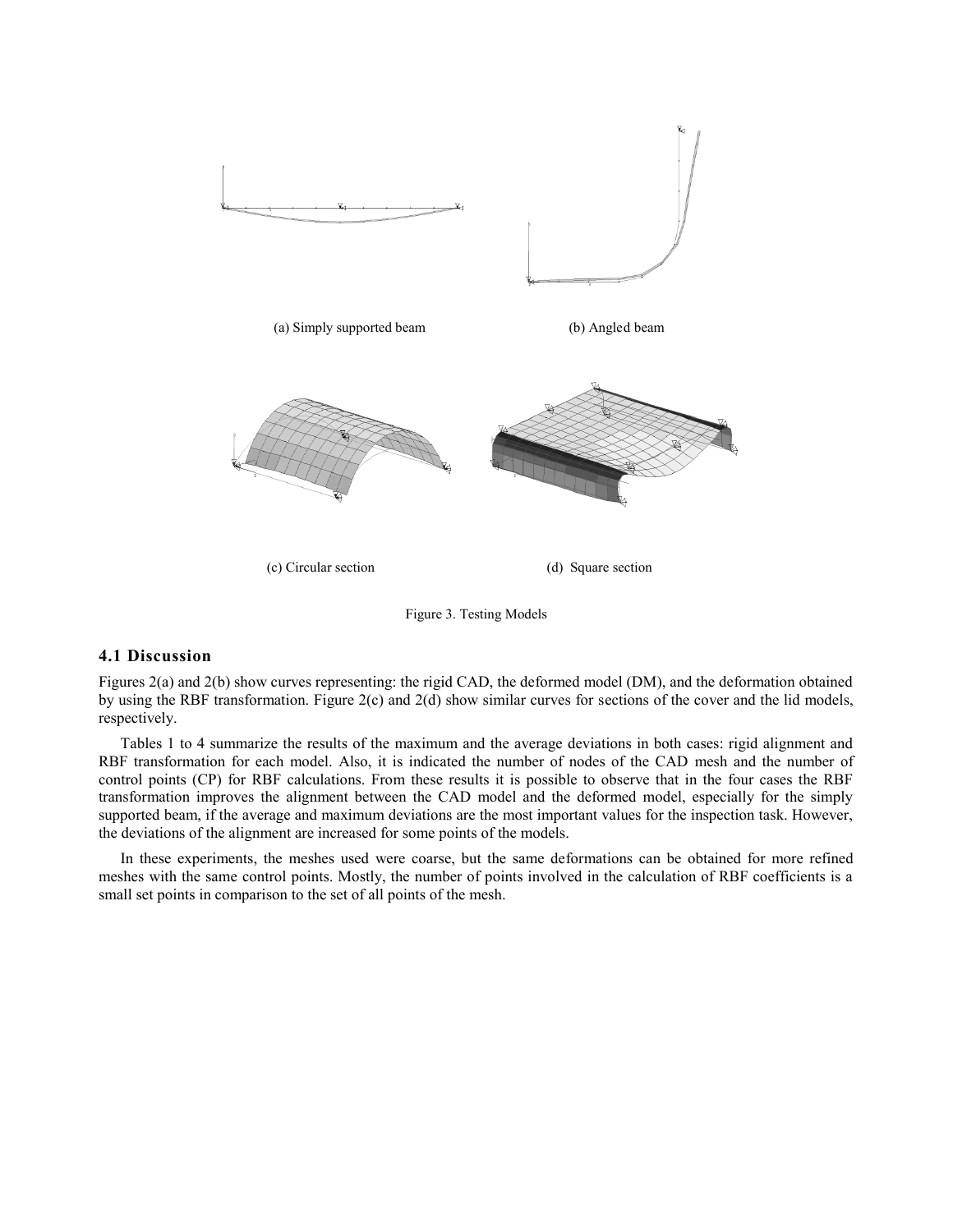

Figure 4. Comparison between rigid and non-rigid alignments.

Table 1. Numerical results for the beam model

| Alignment                 | Maximum deviation (cm) | Average deviation (cm) |
|---------------------------|------------------------|------------------------|
| Rigid CAD (11 nodes)      | 0.4000                 | 0.2255                 |
| RBF transformation (3 CP) | 0.0083                 | 0.0040                 |

Table 2. Numerical results for the angle beam model

| Alignment                 | Maximum deviation (cm) | Average deviation (cm) |
|---------------------------|------------------------|------------------------|
| Rigid CAD (11 nodes)      | 0.5000                 | 0.1427                 |
| RBF transformation (2 CP) | 0.2410                 | 0.1323                 |

Table 3. Numerical results for the circular model

| Alignment                 | Maximum deviation (cm) | Average deviation (cm) |
|---------------------------|------------------------|------------------------|
| Rigid CAD (143 nodes)     | 0.5227                 | 0.3921                 |
| RBF transformation (4 CP) | 0.4592                 | 0.2933                 |